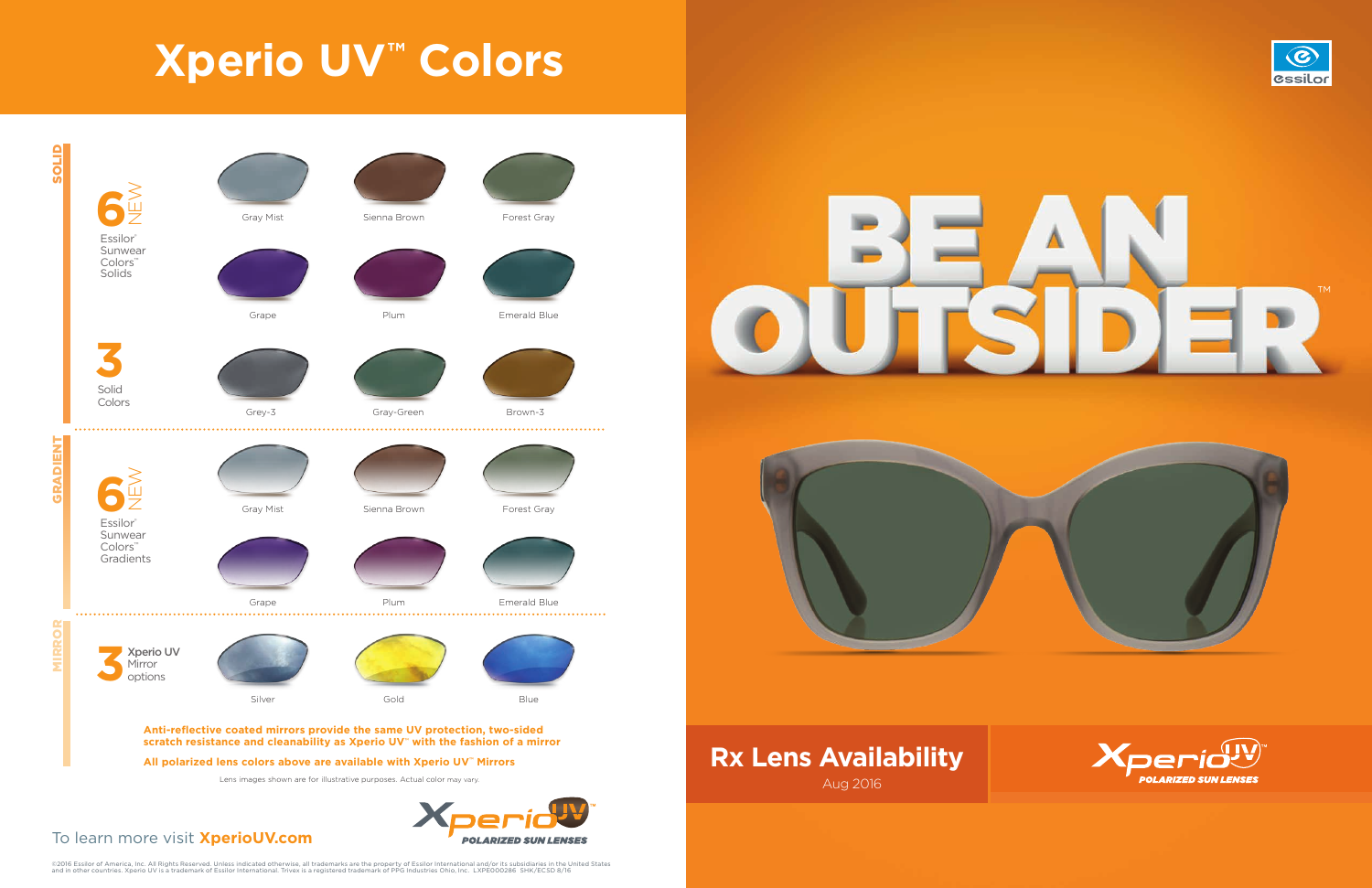## **Polarized lenses to conquer the outside**

**Xperio UV™** polarized suns color perception all while protecting your eyes with a

## **Two sided Scratch Resistance**

## **Maximum**<br>UV protection

**Xperio UV** lenses help protect your

## **Xperio UV™ Rx Lens Availability** | FOR EYECARE PROFESSIONALS | Aug 2016

A new range of solid colors and gradients available as standard tint , polarized and **Xperio UV** sun lenses. The designs available as **Essilor Sunwear Colors** have been marked on the ESC column. For more information check the complete **Essilor Sunwear Colors** availability chart.

| <b>PRODUCT</b>                                                   | <b>MATERIAL</b>       |             |              |                   |                                                     |
|------------------------------------------------------------------|-----------------------|-------------|--------------|-------------------|-----------------------------------------------------|
| <b>VARILUX' LENSES</b>                                           |                       | <b>GRAY</b> | <b>BROWN</b> | <b>GRAY-GREEN</b> | <b>ESSILOR®</b><br><b>SUNWEAR</b><br><b>COLORS™</b> |
| Varilux® Stylistic® Progressive Sun Lenses Standard Plastic 1.50 |                       | $\bullet$   | $\bullet$    | $\bullet$         | $\bullet$                                           |
|                                                                  | Airwear <sup>®</sup>  | $\bullet$   | $\bullet$    | $\bullet$         | $\bullet$                                           |
|                                                                  | Thin & Lite® 1.67     | $\bullet$   | $\bullet$    | $\bullet$         |                                                     |
| Varilux S 4D™                                                    | Standard Plastic 1.50 | $\bullet$   | $\bullet$    |                   |                                                     |
|                                                                  | Airwear <sup>®</sup>  | $\bullet$   | $\bullet$    |                   |                                                     |
| Varilux S Fit™                                                   | Standard Plastic 1.50 | $\bullet$   | $\bullet$    |                   |                                                     |
|                                                                  | Airwear <sup>®</sup>  | $\bullet$   | $\bullet$    |                   |                                                     |
| Varilux S Design™                                                | Standard Plastic 1.50 | $\bullet$   | $\bullet$    |                   |                                                     |
|                                                                  | Airwear <sup>®</sup>  | $\bullet$   | $\bullet$    |                   |                                                     |
| Varilux® Physio® W3+ eyecode™                                    | Standard Plastic 1.50 | $\bullet$   | $\bullet$    |                   |                                                     |
|                                                                  | Airwear <sup>®</sup>  | $\bullet$   | $\bullet$    |                   |                                                     |
| Varilux® Physio® W3+ Fit                                         | Standard Plastic 1.50 | $\bullet$   | $\bullet$    |                   |                                                     |
|                                                                  | Airwear <sup>®</sup>  | $\bullet$   | $\bullet$    |                   |                                                     |
| Varilux <sup>®</sup> Physio® W3+                                 | Standard Plastic 1.50 | $\bullet$   | $\bullet$    |                   |                                                     |
|                                                                  | Airwear <sup>®</sup>  | $\bullet$   | $\bullet$    |                   |                                                     |
| Varilux Comfort® W2+ eyecode™                                    | Airwear <sup>®</sup>  | $\bullet$   | $\bullet$    |                   |                                                     |
| Varilux Comfort <sup>®</sup> W2+ Fit                             | Airwear <sup>®</sup>  | $\bullet$   | $\bullet$    |                   |                                                     |
| Varilux Comfort <sup>®</sup> W2+                                 | Airwear <sup>®</sup>  | $\bullet$   | $\bullet$    |                   |                                                     |
| Varilux Physio Enhanced eyecode <sup>™</sup>                     | Standard Plastic 1.50 | $\bullet$   | $\bullet$    |                   |                                                     |
|                                                                  | Airwear <sup>®</sup>  | $\bullet$   | $\bullet$    |                   |                                                     |
| Varilux Physio Enhanced Fit™                                     | Standard Plastic 1.50 | $\bullet$   | $\bullet$    |                   |                                                     |
|                                                                  | Airwear <sup>®</sup>  | $\bullet$   | $\bullet$    |                   |                                                     |
| Varilux Physio Enhanced™                                         | Standard Plastic 1.50 | $\bullet$   | $\bullet$    |                   |                                                     |
|                                                                  | Airwear <sup>®</sup>  | $\bullet$   | $\bullet$    |                   |                                                     |
| Varilux Physio DRx <sup>™</sup>                                  | Standard Plastic 1.50 | $\bullet$   | $\bullet$    | $\bullet$         | $\bullet$                                           |
|                                                                  | Airwear <sup>®</sup>  | $\bullet$   | $\bullet$    | $\bullet$         | $\bullet$                                           |
|                                                                  | Thin & Lite® 1.67     | $\bullet$   | $\bullet$    | $\bullet$         |                                                     |
| Varilux Physio Short DRx <sup>™</sup>                            | Standard Plastic 1.50 | $\bullet$   | $\bullet$    | ┍                 | $\bullet$                                           |
|                                                                  | Airwear <sup>®</sup>  | $\bullet$   | $\bullet$    | $\bullet$         |                                                     |
|                                                                  | Thin & Lite® 1.67     | $\bullet$   | $\bullet$    | $\bullet$         |                                                     |
| Varilux <sup>®</sup> Physio®                                     | Standard Plastic 1.50 | $\bullet$   | $\bullet$    |                   |                                                     |
|                                                                  | Airwear <sup>®</sup>  | $\bullet$   | $\bullet$    |                   |                                                     |
| Varilux Comfort Enhanced Fit™                                    | Airwear <sup>®</sup>  | $\bullet$   | $\bullet$    |                   |                                                     |
| Varilux Comfort Enhanced™                                        | Airwear <sup>®</sup>  | $\bullet$   | $\bullet$    |                   |                                                     |
| Varilux Comfort DRx <sup>™</sup>                                 | Standard Plastic 1.50 | $\bullet$   | $\bullet$    | $\bullet$         | $\bullet$                                           |
|                                                                  | Airwear <sup>®</sup>  | $\bullet$   | $\bullet$    | $\bullet$         | $\bullet$                                           |
|                                                                  | Thin & Lite® 1.67     | $\bullet$   | $\bullet$    | $\bullet$         |                                                     |
| Varilux Comfort Short DRx <sup>™</sup>                           | Standard Plastic 1.50 | $\bullet$   | $\bullet$    | $\bullet$         | $\bullet$                                           |
|                                                                  | Airwear <sup>®</sup>  | $\bullet$   | $\bullet$    | $\bullet$         | $\bullet$                                           |
|                                                                  | Thin & Lite® 1.67     | $\bullet$   | $\bullet$    | $\bullet$         |                                                     |
| Varilux Comfort <sup>®</sup>                                     | Airwear <sup>®</sup>  | $\bullet$   | $\bullet$    |                   |                                                     |
| Varilux Comfort Short™                                           | Airwear <sup>®</sup>  | $\bullet$   | $\bullet$    |                   |                                                     |
| Varilux Sport <sup>™</sup>                                       | Airwear <sup>®</sup>  | $\bullet$   | $\bullet$    |                   |                                                     |
| Varilux® Ellipse®                                                | Airwear <sup>®</sup>  | $\bullet$   | $\bullet$    |                   |                                                     |
| Varilux Ellipse 360°™                                            | Airwear <sup>®</sup>  | $\bullet$   | $\bullet$    |                   |                                                     |
|                                                                  |                       |             |              |                   |                                                     |

## **Essilor® Sunwear Colors™**



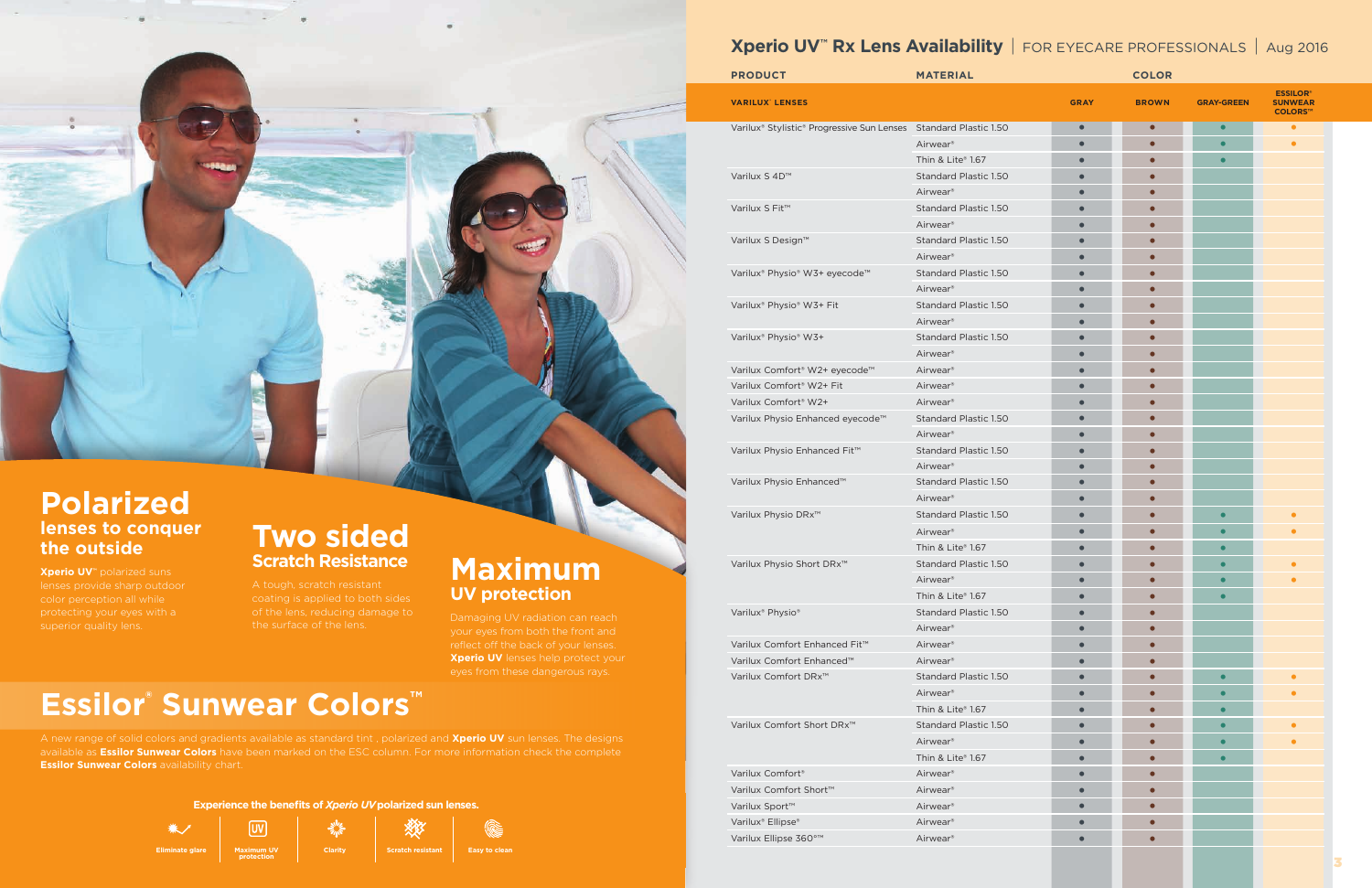## **Xperio UV<sup>™</sup> Rx Lens Availability** | FOR EYECARE PROFESSIONALS | Aug 2016 *Xperio UV<sup>™</sup> Rx Lens Availability* | FOR EYECARE PROFESSIONALS | Aug 2016

| <b>PRODUCT</b>                           | <b>MATERIAL</b>              |             | <b>COLOR</b> |                   |                                              | <b>PRODUCT</b>                    | <b>MATERIAL</b>       |             | <b>COLOR</b> |                   |                                              |
|------------------------------------------|------------------------------|-------------|--------------|-------------------|----------------------------------------------|-----------------------------------|-----------------------|-------------|--------------|-------------------|----------------------------------------------|
| <b>DEFINITY LENSES</b>                   |                              | <b>GRAY</b> | <b>BROWN</b> | <b>GRAY-GREEN</b> | <b>ESSILOR®</b><br><b>SUNWEAR</b><br>COLORS™ | <b>BI-TRIFOCAL LENSES</b>         |                       | <b>GRAY</b> | <b>BROWN</b> | <b>GRAY-GREEN</b> | <b>ESSILOR®</b><br><b>SUNWEAR</b><br>COLORS™ |
| DEFINITY® 3 Plus                         | Airwear®                     |             |              |                   |                                              | FT-28 Bifocal                     | Standard Plastic 1.50 |             |              |                   |                                              |
| DEFINITY® 3                              | Airwear®                     |             |              |                   |                                              |                                   | Plastic 1.55          | $\bullet$   | $\bullet$    |                   |                                              |
| DEFINITY®                                | Standard Plastic 1.50        |             |              |                   |                                              |                                   | Airwear <sup>®</sup>  | $\bullet$   | $\bullet$    | $\bullet$         |                                              |
|                                          | Airwear <sup>®</sup>         | $\bullet$   |              |                   |                                              |                                   | Thin & Lite® 1.67     | $\bullet$   | $\bullet$    |                   |                                              |
| <b>DEFINITY Short™</b>                   | Standard Plastic 1.50        | $\bullet$   | $\bullet$    |                   |                                              | FT-35 Bifocal                     | Standard Plastic 1.50 | $\bullet$   | $\bullet$    |                   |                                              |
|                                          | Airwear®                     | $\bullet$   |              |                   |                                              |                                   | Plastic 1.55          | $\bullet$   | $\bullet$    |                   |                                              |
| <b>ESSILOR PAL LENSES</b>                |                              |             |              |                   |                                              |                                   | Airwear <sup>®</sup>  | $\bullet$   | $\bullet$    |                   |                                              |
| Essilor Ideal <sup>®</sup> Advanced Wrap | Standard Plastic 1.50        |             |              |                   |                                              |                                   | Thin & Lite® 1.67     | $\bullet$   | $\bullet$    |                   |                                              |
|                                          | Airwear®                     |             |              |                   |                                              | 7x28 Trifocal                     | Standard Plastic 1.50 | $\bullet$   | $\bullet$    |                   |                                              |
| Essilor Ideal® FIT                       | Standard Plastic 1.50        |             |              |                   |                                              |                                   | Plastic 1.55          | $\bullet$   | $\bullet$    |                   |                                              |
|                                          | Airwear®                     | $\bullet$   |              |                   |                                              |                                   | Thin & Lite® 1.67     | $\bullet$   | $\bullet$    |                   |                                              |
|                                          | Thin & Lite® 1.67            |             |              |                   |                                              | 8x35 Trifocal                     | Standard Plastic 1.50 | $\bullet$   | $\bullet$    |                   |                                              |
| Essilor Ideal® Advanced                  | Standard Plastic 1.50        |             |              |                   |                                              |                                   | Plastic 1.55          | $\bullet$   | $\bullet$    |                   |                                              |
|                                          | Airwear <sup>®</sup>         | $\bullet$   |              |                   | $\bullet$                                    |                                   | Thin & Lite® 1.67     | $\bullet$   | $\bullet$    |                   |                                              |
|                                          | Thin & Lite® 1.67            |             |              |                   |                                              | <b>SINGLE VISION LENSES</b>       |                       |             |              |                   |                                              |
| Essilor Ideal® Sport                     | <b>Standard Plastic 1.50</b> | $\bullet$   |              |                   |                                              | Essilor® Stylistic™ SV Sun Lenses | Standard Plastic 1.50 | $\bullet$   | $\bullet$    |                   | $\bullet$                                    |
|                                          | Airwear <sup>®</sup>         | $\bullet$   | $\bullet$    |                   |                                              |                                   | Airwear <sup>®</sup>  | $\bullet$   | $\bullet$    |                   | $\bullet$                                    |
|                                          | Thin & Lite® 1.67            |             |              |                   |                                              | Eyezen <sup>"+</sup>              | Standard Plastic 1.50 | $\bullet$   | $\bullet$    | $\bullet$         |                                              |
| Essilor Ideal® Driving                   | Standard Plastic 1.50        | $\bullet$   |              |                   |                                              |                                   | Airwear <sup>®</sup>  | $\bullet$   | $\bullet$    | $\bullet$         |                                              |
|                                          | Airwear <sup>®</sup>         |             |              |                   |                                              |                                   | Thin & Lite® 1.67     | $\bullet$   | $\bullet$    | $\bullet$         |                                              |
|                                          | Thin & Lite® 1.67            | $\bullet$   |              |                   |                                              | SV                                | Standard Plastic 1.50 | $\bullet$   | $\bullet$    | $\bullet$         | $\bullet$                                    |
| Essilor Ideal® Computer                  | Standard Plastic 1.50        | $\bullet$   |              |                   |                                              |                                   | Plastic 1.55          | $\bullet$   | $\bullet$    | $\bullet$         |                                              |
|                                          | Airwear <sup>®</sup>         | $\bullet$   |              |                   |                                              |                                   | TREXA™                | $\bullet$   | $\bullet$    | $\bullet$         |                                              |
|                                          | Thin & Lite® 1.67            | $\bullet$   | $\bullet$    |                   |                                              |                                   | Airwear <sup>®</sup>  | $\bullet$   | $\bullet$    | $\bullet$         |                                              |
| Essilor Ideal®                           | Standard Plastic 1.50        |             |              |                   |                                              |                                   | Thin & Lite® 1.60     | $\bullet$   | $\bullet$    | $\bullet$         |                                              |
|                                          | Airwear <sup>®</sup>         | $\bullet$   |              |                   |                                              |                                   | Thin & Lite® 1.67     | $\bullet$   | $\bullet$    | $\bullet$         |                                              |
|                                          | Thin & Lite® 1.67            | $\bullet$   | $\bullet$    |                   |                                              | SV AS                             | Airwear <sup>®</sup>  | $\bullet$   | $\bullet$    |                   |                                              |
| Essilor Ideal® Short                     | Standard Plastic 1.50        |             |              |                   |                                              |                                   | Thin & Lite® 1.67     | $\bullet$   | $\bullet$    |                   |                                              |
|                                          | Airwear®                     | $\bullet$   | $\bullet$    |                   |                                              | Essilor eyecode <sup>™</sup> SV   | Airwear <sup>®</sup>  | $\bullet$   | $\bullet$    |                   | $\bullet$                                    |
|                                          | Thin & Lite® 1.67            | $\bullet$   | $\bullet$    |                   |                                              |                                   | Thin & Lite® 1.67     | $\bullet$   | $\bullet$    | $\bullet$         |                                              |
| Accolade Freedom™                        | Airwear <sup>®</sup>         |             |              |                   |                                              | Essilor Fit™ SV                   | Airwear <sup>®</sup>  | $\bullet$   |              |                   | $\bullet$                                    |
| Accolade®                                | Airwear <sup>®</sup>         |             |              |                   |                                              |                                   | Thin & Lite® 1.67     | $\bullet$   | $\bullet$    | $\bullet$         |                                              |
| SmallFit <sup>®</sup> Digital            | <b>Standard Plastic 1.50</b> |             |              |                   | $\bullet$                                    | Essilor Azio <sup>™</sup> SV      | Airwear <sup>®</sup>  | $\bullet$   | $\bullet$    |                   | $\bullet$                                    |
|                                          | Airwear <sup>®</sup>         | $\bullet$   | $\bullet$    |                   |                                              |                                   | Thin & Lite® 1.67     | $\bullet$   | $\bullet$    | $\bullet$         |                                              |
|                                          | Thin & Lite® 1.67            |             |              |                   |                                              | Essilor 360 <sup>°™</sup> SV      | Airwear <sup>®</sup>  | $\bullet$   |              |                   | $\bullet$                                    |
| SmallFit <sup>®</sup>                    | Airwear <sup>®</sup>         | $\bullet$   |              |                   |                                              |                                   | Thin & Lite® 1.67     | $\bullet$   | $\bullet$    | $\bullet$         |                                              |
| Adaptar <sup>®</sup> Digital             | Airwear <sup>®</sup>         | $\bullet$   | $\bullet$    |                   | $\bullet$                                    | <b>KBco Progressive lenses</b>    |                       |             |              |                   |                                              |
|                                          | Thin & Lite® 1.67            |             |              |                   |                                              | <b>EOS™ PAL</b>                   | Thin & Lite® 1.67     | $\bullet$   | $\bullet$    |                   |                                              |
| Adaptar <sup>®</sup> Short Digital       | Airwear <sup>®</sup>         | $\bullet$   | $\bullet$    |                   | $\bullet$                                    | <b>iRx PRO™</b>                   | Standard Plastic 1.50 | $\bullet$   | $\bullet$    |                   |                                              |
|                                          | Thin & Lite® 1.67            | $\bullet$   | $\bullet$    |                   |                                              |                                   | Plastic 1.55          | $\bullet$   | $\bullet$    |                   |                                              |
| Ovation <sup>®</sup> Digital             | Standard Plastic 1.50        |             |              |                   |                                              |                                   | Thin & Lite® 1.67     | $\bullet$   | $\bullet$    |                   |                                              |
|                                          | Airwear <sup>®</sup>         | $\bullet$   |              |                   |                                              | <b>iRx SHORT™</b>                 | Plastic 1.55          | $\bullet$   | $\bullet$    |                   |                                              |
|                                          | Thin & Lite® 1.67            |             | $\bullet$    |                   |                                              |                                   | Airwear <sup>®</sup>  | $\bullet$   | $\bullet$    |                   |                                              |
| Ovation®                                 | Airwear <sup>®</sup>         |             | $\bullet$    |                   |                                              | Xplore™                           | Standard Plastic 1.50 | $\bullet$   | $\bullet$    | $\bullet$         |                                              |
| Essilor Natural® Digital                 | Standard Plastic 1.50        |             | $\bullet$    |                   | $\bullet$                                    |                                   | Airwear <sup>®</sup>  | $\bullet$   | $\bullet$    | $\bullet$         |                                              |
|                                          | Airwear <sup>®</sup>         |             |              |                   | $\bullet$                                    |                                   |                       |             |              |                   |                                              |
|                                          | Thin & Lite® 1.67            | $\bullet$   | $\bullet$    |                   |                                              |                                   |                       |             |              |                   |                                              |
|                                          |                              |             |              |                   |                                              |                                   |                       |             |              |                   |                                              |